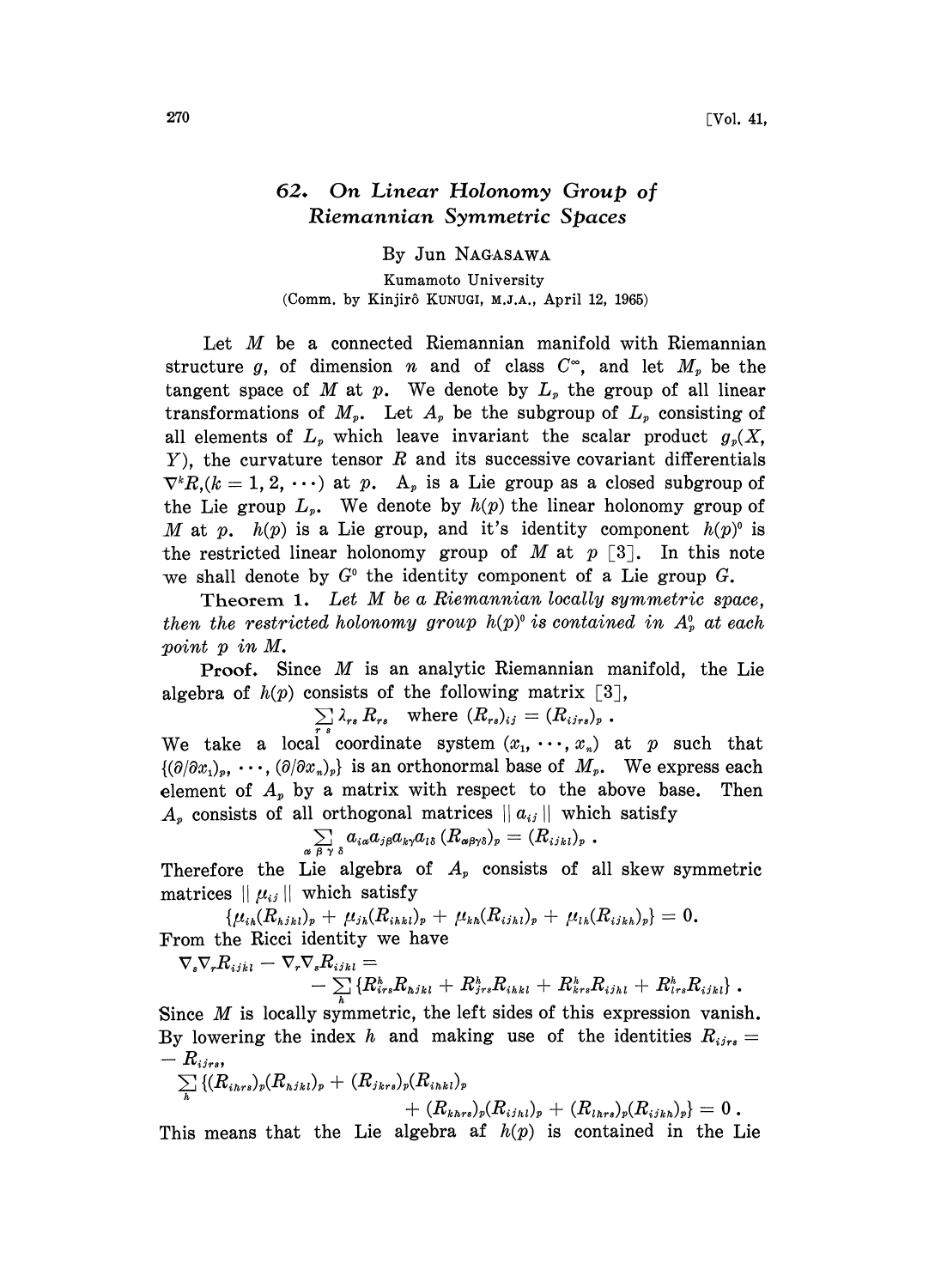algebra of  $A_p$ . Therefore we have  $h(p)^\circ \subset A_p^\circ$ .

We denote by  $I(M)$  the group of isometries of M, and by  $H_p$ the isotropy group of  $I(M)$  at p, and by  $dH_p$  the linear isotropy group of  $H_p$ . We have proved in [5] that for a simply connected Riemannian globally symmetric space M,  $A_p = dH_p$  at each p in M. Since M is simply connected  $h(p)^0=h(p)$ . Therefore we have the following.

Corollary. Let  $M$  be a simply connected Riemannian globally symmetric space, then  $h(p) \subset dH_p$ .

Theorem 2. Let  $M$  be a simply connected compact Riemannian globally symmetric space, then  $h(p) = A_p^0$ .

In order to prove Theorem <sup>2</sup> we need some lemmas. We denote by  $J_p$  the isotropy group of  $I(M)$  at p, and by  $dJ_p$  the linear isotropy group of  $J_{\nu}$ .

Lemma 1. Let  $M$  be a Riemannian globally symmetric space. then  $H_p^0 = J_p$ .

**Proof.** Since M is a Riemannian globally symmetric space,  $I(M)^\circ$ acts transitively on  $M[2]$ . We choose a subset Q of  $I(M)$  such that  $I(M) = \bigcup aI(M)^{o}$  and  $aI(M)^{o} \cap bI(M)^{o} = \emptyset$  whenever  $a \neq b(a, b \in Q)$ .  $\begin{array}{l} I(M)=\bigcup\limits_{a\in Q}aI(M)^{o}\text{ and }aI(M)^{o}\cap bI(M)^{o}=\emptyset\text{ when}\ \text{Since }\ I(M)^{o}=\bigcup\limits_{p\in M}J_{p},\text{ we have}\qquad \qquad \qquad I(M)=\bigcup\limits_{\cup} \left(\bigcup\limits_{\alpha}aJ\right)=\bigcup\limits_{\cup} \left(\cup\limits_{\alpha}dJ\right). \end{array}$ 

But  $I(M) = \bigcup_{n \in \mathbb{N}} H_n$ , and  $aJ_p \cap bJ_p = \emptyset$  whenever  $a \neq b(a, b \in Q)$ . Therefore we have  $H_p^0 = J_p$ .

Lemma 2. Let  $M$  be a simply connected Riemannian globally symmetric space, then  $(dH_p)^0 = dJ_p$ .

**Proof.** We have proved in  $\begin{bmatrix} 5 \end{bmatrix}$  that for a simply connected analytic complete Riemannian manifold,  $H_p$  is isomorphic to  $dH_p$  as Lie groups, and that this isomorphism is given by the correspondence  $f \in H_p \longrightarrow (df)_p \in dH_p$ . Therefore  $(dH_p)$ <sup>o</sup> coincides with  $d(H_p)$ <sup>o</sup> which is the image of  $H_p^0$  under this isomorphism. By Lemma 1  $d(H_p^0)$ coincides with  $dJ_{\nu}$ .

Proof of Theorem 2. Since  $M$  is a simply connected Riemannian globally symmetric space, we have  $A_p = dH_p[5]$ . Therefore by lemma 2 we get  $A_p^0 = dJ_p$ . Since M is compact,  $dJ_p$  is contained in  $h(p)$  [6], and hence  $A_p^0 \subset h(p)$ . On the other hand, from Theorem 1  $h(p)^{0} \subset A_{p}^{0}$ . Since M is simply connected, we have  $h(p)^{0} = h(p)$ .

 $C \subset A_p^o$ . Since *M* is simply connected, we have  $h(p)^o = h(p)$ .<br>Example. Consider in  $E^{n+1}$  a sphere  $S^n(n \ge 2)$  with the natural Riemannian metric.  $S<sup>n</sup>$  satisfies the conditions of Theorem 2. Since  $S<sup>n</sup>$  is of constant curvature,  $A_p=0(n)$ , the rotation group of  $E<sup>n</sup>$ . Therefore we have  $h(p) = 0(n)^0$ .

Theorem 3. If M is a Riemannian globally symmetric space. and for some positive number  $\alpha$  the Ricci curvature K satisfies